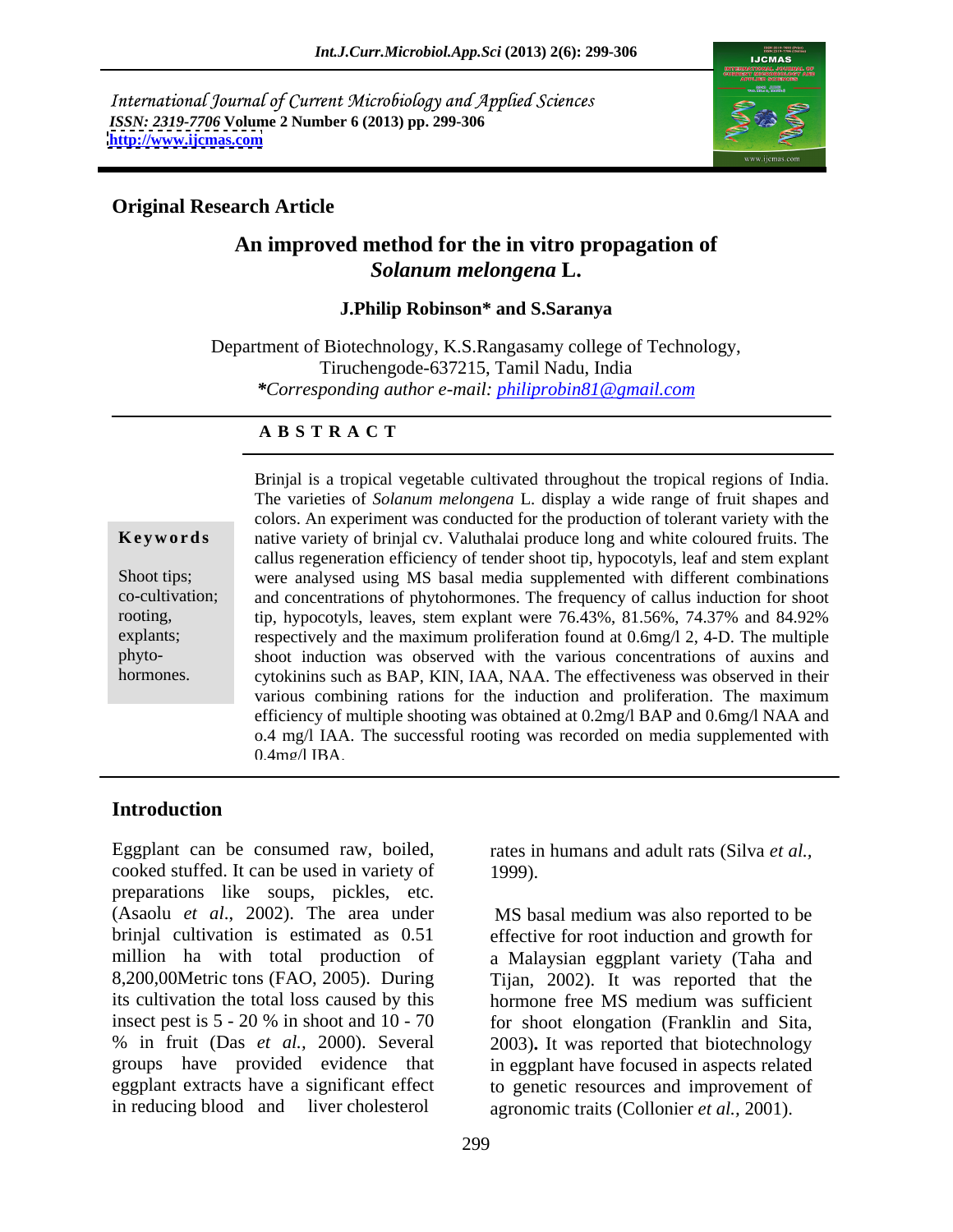It is a good source of vitamins and The seedlings were washed in running tap minerals (Rotino *et al.,*1990). It is low in calories and high in potassium and so could be used to control diabetes, seedlings were first washed with running hypertension and obesity (Singh *et al.,* tap water for 15 to 20 minutes followed by 2006). Superoxide anion radical tween 20 for 10 minutes. Then it was scavenging and iron chelating activities of nasunin a major component of The seedlings were washed with sterile anthocyanin pigment in eggplant peels were demonstrated by electron spin resonance (Noda *et al*., 2000). Recently it was reported, that purified anthocyanin Macronutrients (50x) which was

disease resistant variety of valuthalai plants which has higher nutritive value

The native brinjal variety Valuthalai was collected from different regions of Kerala. It has great commercial importance. The size of the fruit is considerably long. This variety is disease resistant to bacteria, the light intensity of 3000 Lux. After 7<br>virus mycoplasma It is a drought resistant days germination of plantlets from the virus, mycoplasma. It is a drought resistant plant breed. The life cycle of the plant is

The high of the plant averages about 1.5<br>metres. The valuthalai brinial seed variety. For multiple shoot induction the metres. The valuthalai brinjal seed variety For multiple shoot collected from the regions of Kerala and specimen were maintained in the green house of K.S.Rangasamy college of Technology, Tiruchengode. Explants for garden plant. Combination with the IAA, KIN and NAA

brinjal variety was carefully drawn and with BAP. The NAA concentration from

water and the unwanted waste materials and microbes were surface sterilized. The washed with 1% bavistin and 70% ethanol. distilled water and further with the 0.1% mercuric chloride.

from eggplant protected mice against composed of various constituents of cyclophosphamide mutagenicity *in vivo* nitrogen, phosphorus, potassium which (Azevedo *et al*., 2007). helps for the growth of plant in higher rate. The object of the study was to develop Micronutrients (100x) were prepared with after the *Agrobacterium tumefaciens* vitamins, myoinositol, iron source, amino mediated transformation for the T-DNA acids were prepared and stored at -20ºC. insertion. Carbohydrate source was provided to the **Materials and Methods a** supporting media of 0.8% was added an annum. cotton tube method was used for the Macronutrients (50x) which was trace elements which prevents necrosis of the plant. Additional constituents such as media freshly during preparation. Agar as a supporting media of 0.8% was added (Murashige and Skoog's media, 1962). The pH of the medium was adjusted to 5.6 to 5.8. The surface sterilized valuthalai seeds maintained at the proper temperature at 25º±2ºC with a 16 hr photoperiod with the light intensity of 3000 Lux. After 7 days germination of plantlets from the seedlings were observed. The test tube and maximum proliferation.

*in vitro* studies were collected from the from 0.01 to 1.0 g/l in the media or in the The seeds obtained from the valuthalai from 0.05 to 1.0 g/l IAA was also used soaked in water for 2 hours. 0.2 to 1.5 g/l was used in combination For multiple shoot induction the cotyledon, shoot tips explants were chosen. The MS media supplemented with various hormones were utilized. The hormone BAP alone was used in the range from 0.01 to 1.0 g/l in the media or in the combination with the IAA, KIN and NAA was also used. The varying concentration from 0.05 to 1.0 g/l IAA was also used with BAP. The NAA concentration from with 0.2mg/l BAP for multiple shoot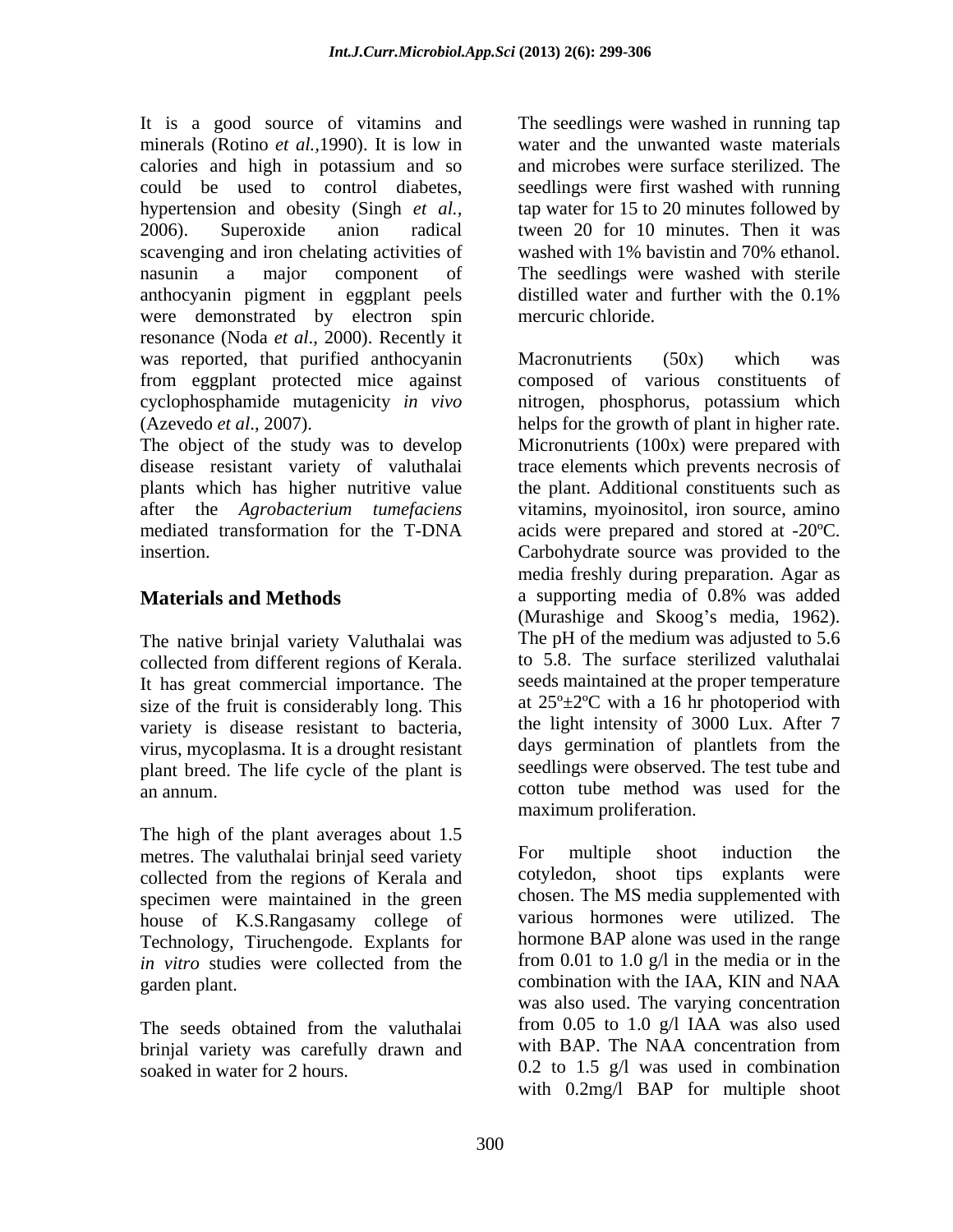induction. KIN in the concentration determined with their varying sort of ranging from 0.2 to 1.0 g/l with BAP, IAA and NAA was used to determine the maximum multiple shoot induction as alone and combination of hormones. The rooting was initiated by the hormone IBA provided with the varying concentration ranging from 0.2 to 1.0mg/l. The shoot length, rooting efficiency, induction and MS basal medium. At the 8<sup>th</sup> day seeds proliferation of the explants in the were germinated and by the  $18<sup>th</sup>$  day the hormones were calculated subsequently. After the maximum germination in the provided media, it was subcultured is useful in large scale production of *in* periodically for every 20 days interval. After the multiple shoot with rooting automation in future facilitating formation, the callus was induced for the micropropagation (Padma Mallaya et al., Agrobacterium co-cultivation process. 2011). In the micropropagation of shoot Hence 2, 4-D was used for the callus  $\qquad$  tip and cotyledon explants, the shoot proliferation. With the concentration from  $\frac{1}{\text{induction}}$  was good at the concentration of 0.2 to 1.0 g/l 2, 4-D was used. For the callus induction as cut base callus from  $BA\overline{P}$ , the results of shoot induction were explants 2, 4-D in combination with BAP was used in the combination of both ranging from 0.2 to 1.0g/l. From each calli regeneration media with BAP was used to regenerate the plant from the transformed days for callus induction from stem plants with Agrobacterium T-DNA explants (Table 5). On the other hand the insertion. The growth of the plants after transformation was observed in the NAA needed 10.8 days for callus

were transferred into hardening process to determine the growth range of the transplanted plantlets with their disease resistance capability with the control plants. The valuthalai *in vitro* plantlets washed with water to remove agar followed by washed with 1% bavistin were transferred to plastic tray, which composed of vermicompost, red soil, clay in the ratio of 1:2:1. It showed quick response of the plantlets in the green house. The germination efficiency of the plantlets was 80%. The rate of growth of the plants in the green house from the state of in-vitro to field transformation was

growth parameters and disease resistant characteristics.

## **Results and Discussion**

*In vitro* seed germination was achieved on cotton bed method and test tube method on <sup>th</sup> day seeds <sup>th</sup> day the maximum rate of growth were observed. It was reported that the process optimization *vitro* shoots through high efficiency automation in future facilitating micropropagation (Padma Mallaya *et al*., 2011). In the micropropagation of shoot induction was good at the concentration of 0.2g/l BAP. At lower concentrations of BAP, the results of shoot induction were not observed (Table 3, Figure 2).

regeneration media. induction from root explants (Table 4; The developed plantlets from the callus<br>The developed plantlets from the callus<br>required minimum days (Pay et al. 2011) It was reported that the combination of 2.0 mg/l BAP+0.5 mg/l NAA required 8.2 days for callus induction from stem explants (Table 5). On the other hand, the combination of 2.0 mg/l BAP  $+$  0.1 mg/l Figure 3). So, callus induction from stem required minimum days (Ray *et al.,* 2011). The results coincide with the results of others were the multiple shoot induction were observed in the combination of BAP and IAA but with the concentration of 0.2mg/l BAP and 0.6 mg/l NAA with higher shoot induction with the formation of cut base callus (Figure 1). So it induced for the multiple clone production. It was reported that at the concentration of 1.0mg/l BAP with 2.5mg/l IAA showed greater response for the shoot regeneration with the height of 2.5 cm (Mason *et al.,* 2002). The length of the plant was also maximum after 5 weeks of photoperiod. In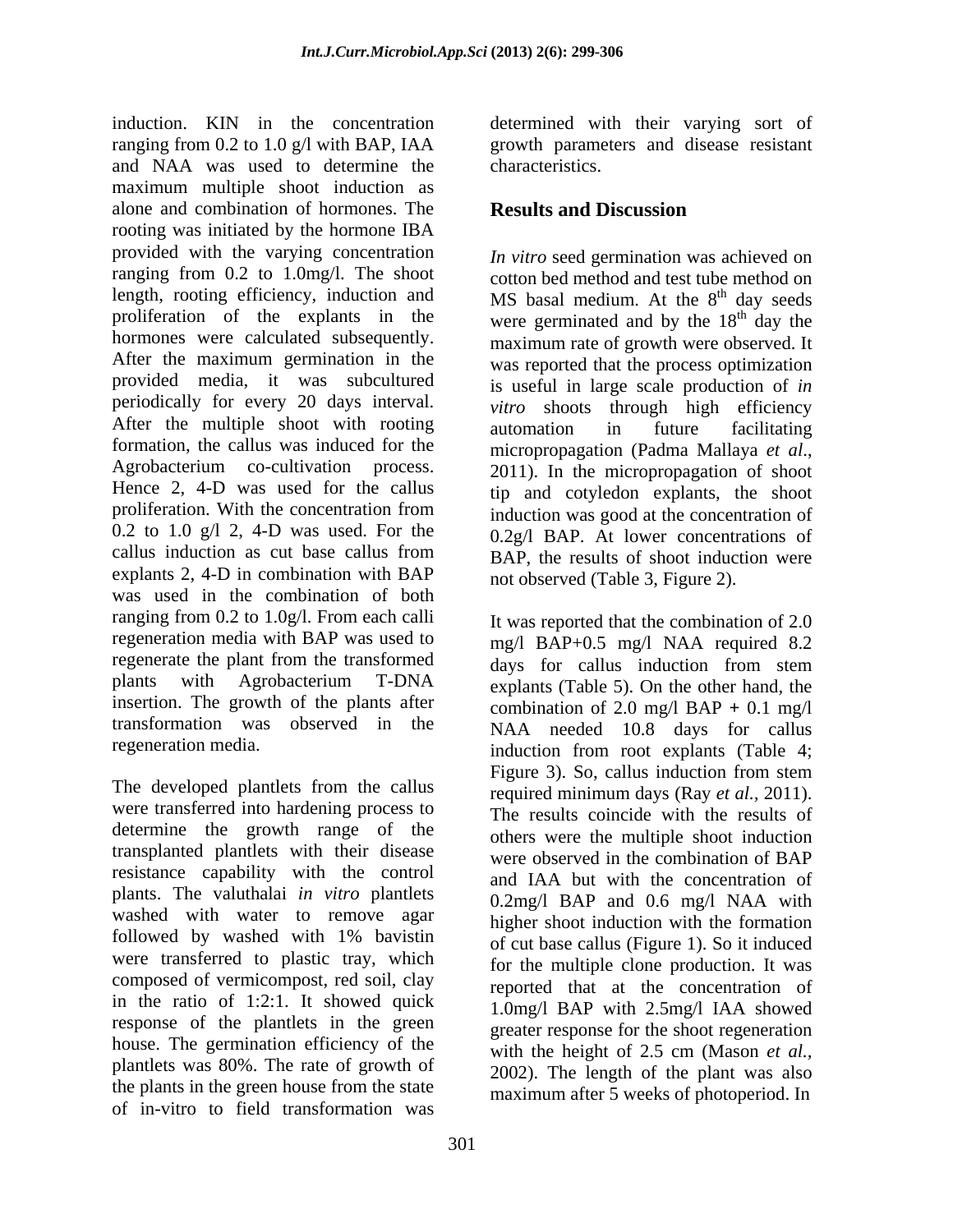|                            | $\sqrt{\frac{\text{S}}{\text{S}}\text{No}}$ Concentration<br>of BAP $(mg/l)$ | Total no of<br>explants | No of explants<br>responded | Percentage of<br>response (%) | $M \pm SD$     |
|----------------------------|------------------------------------------------------------------------------|-------------------------|-----------------------------|-------------------------------|----------------|
|                            | 0.01                                                                         | 20                      | 11                          | 55                            | $3.56 \pm 2.1$ |
| <u>L.</u>                  | 0.02                                                                         | 20                      | 12                          | 60                            | $4.23 \pm 1.9$ |
|                            | 0.03                                                                         | 20                      | 10                          | 45                            | $5.2 \pm 2.6$  |
|                            | 0.04                                                                         | 20                      | 17                          | 85                            | $4.1 \pm 3.4$  |
| $\overline{\phantom{a}}$ . | 0.05                                                                         | 20                      | 16                          | 80                            | $3.9 \pm 1.5$  |
|                            | 0.06                                                                         | 20                      | 18                          | 90                            | $2.96 \pm 2.3$ |
|                            | 0.07                                                                         | 20                      | 13                          | 65                            | $2.8 \pm 1.6$  |
|                            | 0.08                                                                         | 20                      | 16                          | 80                            | $3.3 \pm 2.3$  |
| <u></u>                    | 0.10                                                                         | 20                      | 18                          | 90                            | $4.6 \pm 3.1$  |
| 10.                        | 0.15                                                                         | 20                      | 18                          | 90                            | $5.9 \pm 2.5$  |
| 11.                        | 0.20                                                                         | 20                      | 19                          | 95                            | $5.3 \pm 1.4$  |
| 12.                        | 0.50                                                                         | 20                      | 18                          | 90                            | $4.6 \pm 2.6$  |
| 13.                        | 1.0                                                                          | 20                      | 17                          | 85                            | $2.5 \pm 1.9$  |

**Table.1** Effect of bap on multiple shoot induction in brinjal

**Table.2** Mean and standard deviation for the shoot length formation in the multiple shoots induction with BAP and IAA

| S.No | <b>BAP</b><br>$(m\sigma/l)$ | IAA<br>(mg/l)                 | Total no<br>explant | Total no of<br>explants<br>responded | $M \pm SD$    | Percentage                      |
|------|-----------------------------|-------------------------------|---------------------|--------------------------------------|---------------|---------------------------------|
|      | 0.2                         | 0.05                          | 20                  | 15                                   | $5.4 \pm 2.8$ | $\frac{\text{induction}}{75\%}$ |
|      | $\Omega$<br>V.Z             | $\mathbf{v} \cdot \mathbf{r}$ | 20                  |                                      | $6.1 \pm 3.2$ | 90%                             |
|      | $\Omega$<br>U.Z             | $\Omega$<br>V.Z               | 20                  |                                      | $6.0 \pm 4.1$ | 85%                             |
|      | $0.2\,$                     | $0.4\,$                       | 20                  |                                      | $6.5 \pm 1.9$ | 95%                             |
|      | $\Omega$<br>V.Z             | 0.6                           | 20                  | 10.                                  | $5.9 \pm 2.3$ | 90%                             |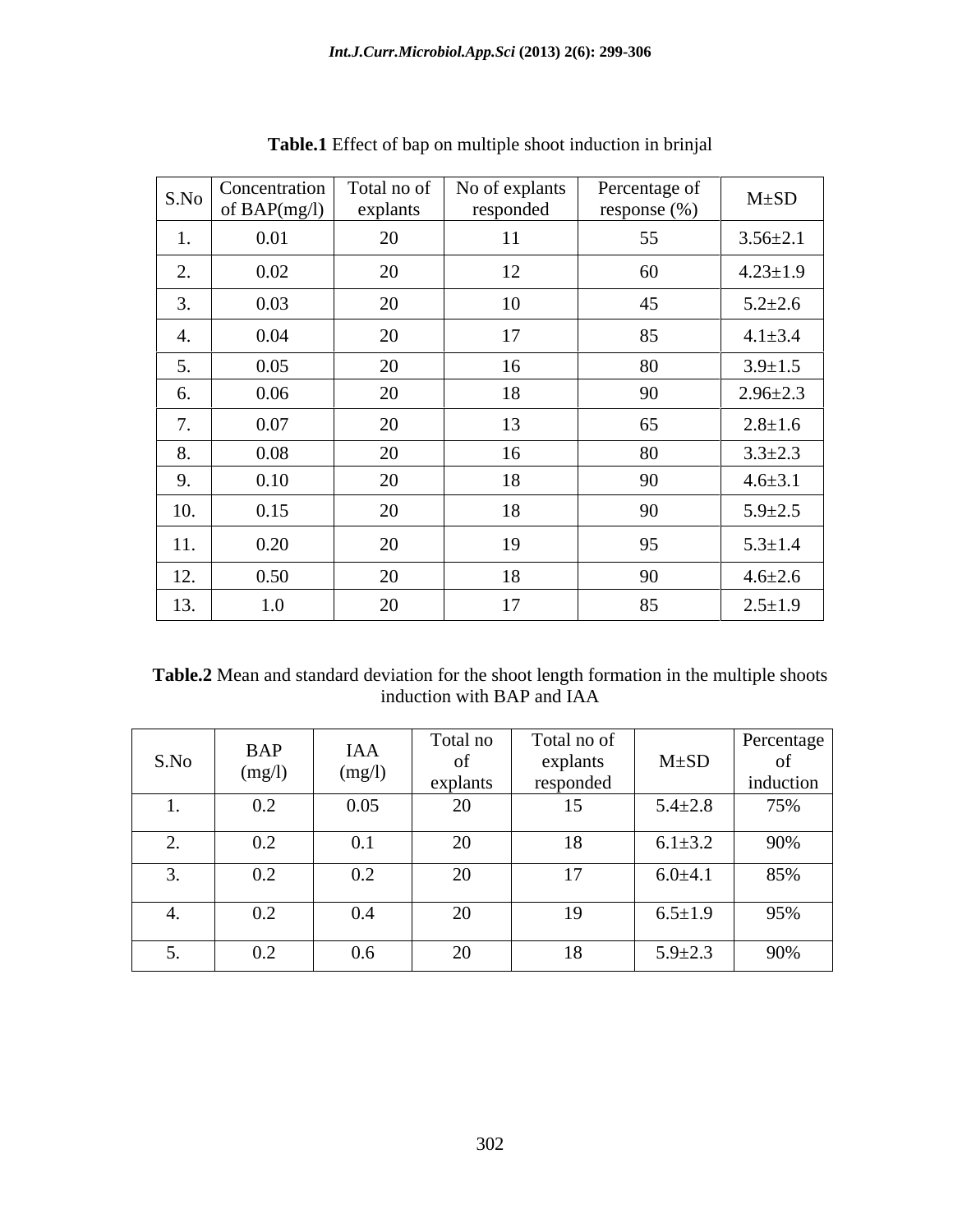

**Figure.1** Graphical representation for the combination of BAP and IAA

| Table.3 Effects of BAP and NAA on shoot regeneration |  |
|------------------------------------------------------|--|
|                                                      |  |

| S.No     | <b>BAP</b><br>(mg/l) | <b>NAA</b><br>(mg/l) | Total no of<br>explants  | Total no of<br>explants<br>responded | $M \pm SD$    | Percentage of<br>regeneration<br>(% ) |
|----------|----------------------|----------------------|--------------------------|--------------------------------------|---------------|---------------------------------------|
|          | 0.2                  | $0.2\,$              | $\overline{\phantom{a}}$ |                                      | $4.1 \pm 3.2$ | 75                                    |
|          | 0.5                  | 0.4                  |                          |                                      | $2.4 \pm 4.5$ | 70                                    |
| <u>.</u> | 1.0                  | 0.6                  | $\Omega$<br>$\sim$       |                                      | $3.6 \pm 1.2$ | 85                                    |
|          | 1.2                  | $0.8\,$              | $\overline{\phantom{a}}$ |                                      | $3.2 \pm 1.5$ | 65                                    |
| $\cup$ . |                      | 1.0                  |                          |                                      | $1.9 \pm 1.8$ | 60                                    |

**Figure.2** Graphical representation for the effect of BAP and NAA

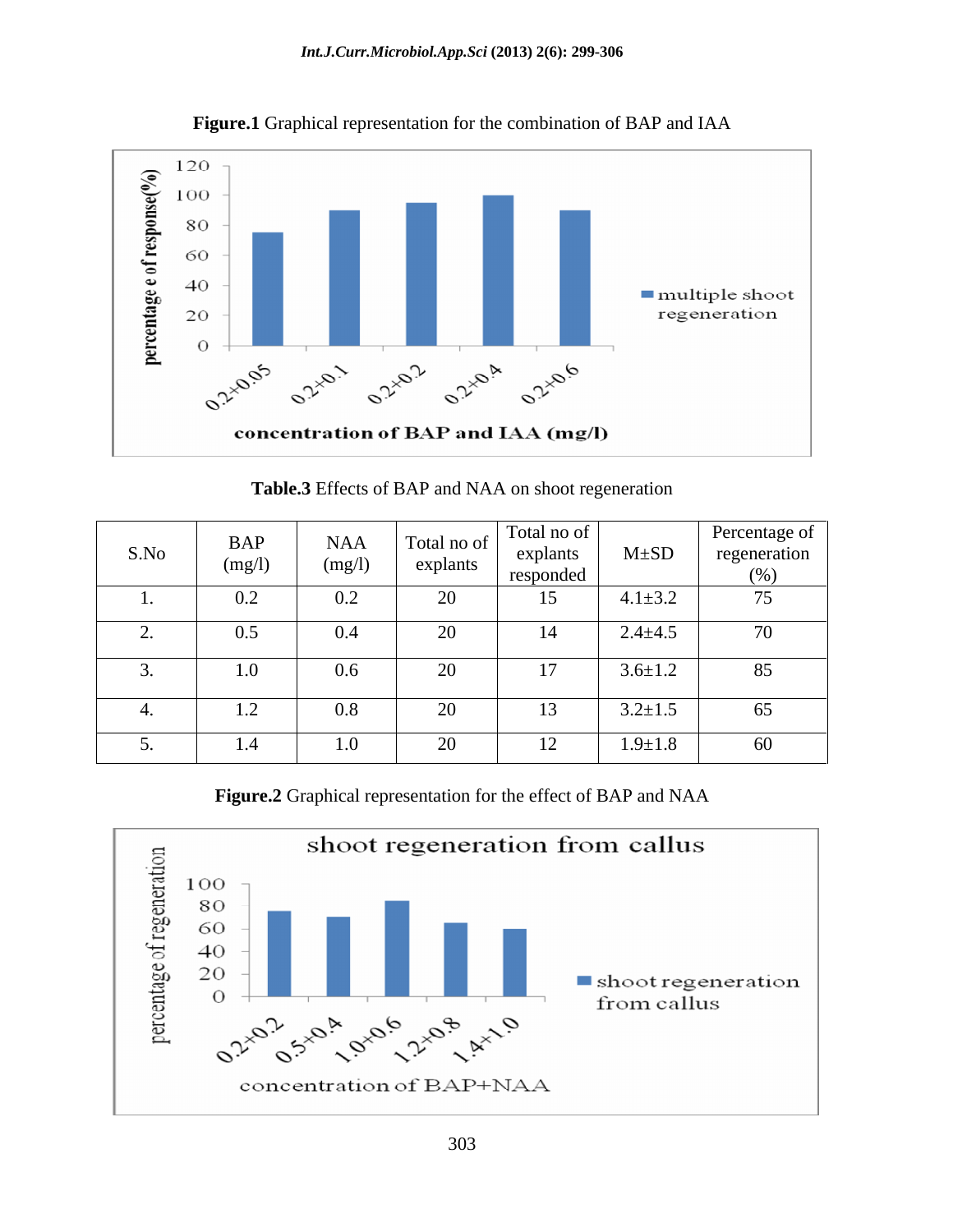| S.No | IBA $(mg/l)$ | Total no of<br>explants  | Total no of<br>explants<br>responded | $M \pm SD$     | Percentage of<br>response $(\%)$           |
|------|--------------|--------------------------|--------------------------------------|----------------|--------------------------------------------|
|      | $0.2\,$      | $\sim$<br>$\Delta$       |                                      | $2.5 \pm 2.9$  | 4J                                         |
|      | 0.4          | $\Omega$<br>∠∪           | 15                                   | $3.1 \pm 2.8$  | $\overline{a}$<br>$\overline{\phantom{a}}$ |
|      | 0.6          | $\sim$                   | $\mathbf{r}$                         | $2.94 \pm 2.0$ | 55                                         |
|      | 0.8          | $\Omega$<br>$\sim$       | $\sim$<br>13                         | $3.56 \pm 2.9$ | 65                                         |
|      | $1.0\,$      | $\overline{\phantom{a}}$ |                                      | $2.6 \pm 2.5$  | 50                                         |

**Table.4** Effect of IBA on root induction

**Figure.3** Graphical representation for the effect of IBA on root inductions



**Table.5** Effect of 2, 4-d and bap on callus induction

| S.No                       | <b>BAP</b><br>(mg/l) | $2, 4-D$<br>(mg/ml) | explants | $\mathcal{A}$ -D   Total no of   Total no of  <br>explants<br>responded |               | $\sim$ mants   M±SD   Percentage of  <br>callusing $(\%)$ |
|----------------------------|----------------------|---------------------|----------|-------------------------------------------------------------------------|---------------|-----------------------------------------------------------|
|                            | $0.2\,$              | 0.2                 | 20       | 18                                                                      | $3.2 \pm 2.1$ | 90                                                        |
| $\overline{\phantom{a}}$ . | $0.4\,$              | 0.4                 | 20       | 16                                                                      | $3.9 \pm 1.7$ | 80                                                        |
| ຸ                          | $0.2\,$              | $0.6\,$             | 20       | 19                                                                      | $3.4 \pm 1.2$ | 95                                                        |
|                            | 0.8                  | $0.8\,$             | 20       | 14                                                                      | $2.9 \pm 3.2$ | 70                                                        |
| $\overline{\phantom{a}}$ . | 1.0                  | 1.0                 | 20       | 17                                                                      | $1.8 \pm 1.9$ | 85                                                        |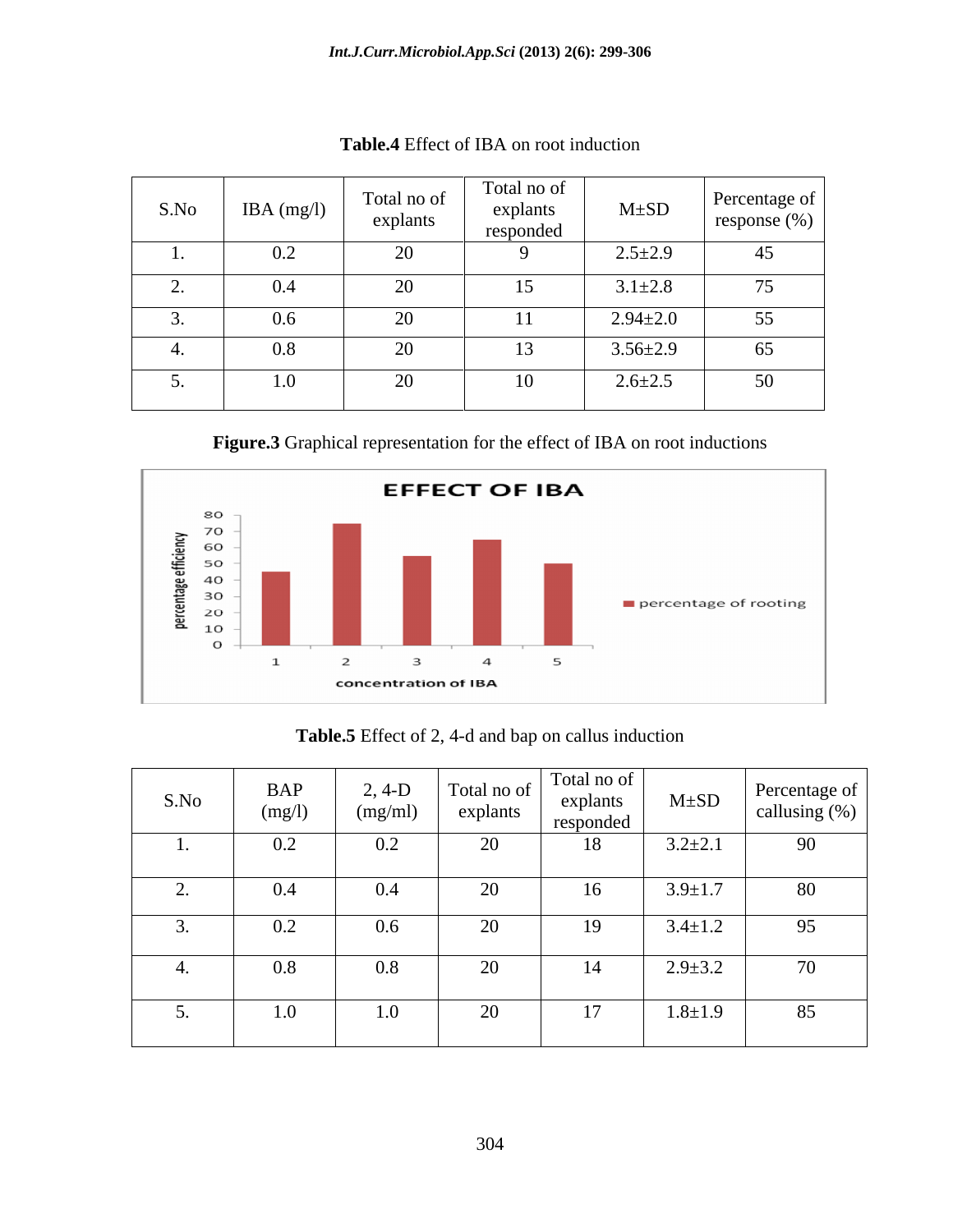the valuthalai variety, IAA  $(0.4 \text{ g/l})$  with **References** BAP (0.2 g/l) induced multiple shoot formation from the callus (Table 1).

the multiple shoot formation were  $\frac{\text{m} \times \text{m}}{\text{N} + \text{m} \times \text{m}}$ ,  $\frac{\text{m}}{\text{N} + \text{m} \times \text{m}}$ effective in the concentration of  $\mathbb{R}^{\text{Null}, J, J, J, J, J}$  $0.2+0.6+0.4g/1$  (Table 2). The maximum<br> $DC$ , Stringhate,  $DA$ , Elizabethand rate of proliferation was observed in the above combination. The results of multiple<br>chose elated to genotoxicity<br>chose related to genotoxicity shoot proliferation relates with the embryogenic callus to Embryoid between eggplant solution metongena formation (Swamynathan *et al.,* 2010). The rooting was observed effectively in the rooting hormone IBA at the  $\frac{V}{250}$  rood. Chem. TOXICOI. 45..652. concentration of  $0.4g/l$  efficiently. The  $858$ . rooting was also observed in the MS<br>
"Eggplant (Solanum melongena L.): media without hormones in the  $\frac{E_{gg}}{2}$  is examined the method of  $\frac{E_{gg}}{2}$ . subcultured stage of shoot tip and cotyledon explants. The callus induction was observed higher at the combinatorial effect of  $0.2g/l$  BAP and  $0.6g/l$  2, 4-D. Hard and soft nature of the callus was observed depending on the explants and hormone. Browning of the callus was also observed which showed the synthesis of secondary metabolites production.

The callus developed was co-cultivated (Claudia Magioli and Elisabeth Mansur, 2005). The callus was regenerated with  $\frac{\text{production}}{\text{Det}}$ higher degree with the various  $P_{\text{E}}$  below the Agriculture Extension, combinations of BAP, KIN, IBA and IAA. The maximum rate of plant regeneration was observed in the plantlets after transformation. The developed plantlets were transferred into the plastic tray after slow progress into green house and farming. The response of the plant was found to be higher in the soil constituting the clay+red soil+vermicompost in the ratio of 1:2:1 where the observed rate of disease resistance with the control murasinge, 1., and SKOOg, F. 1902. A<br>revised medium for rapid growth and plantlets was higher. Thus the results the results bioassays with tobacco tissue showed that the disease resistant plant varieties have been induced.

# **References**

- In the combinations of BAP, NAA, IAA of cooked and uncooked Solanum Asaolu, M.F., and Asaolu, S.S. 2002 Proximate and mineral compositions of cooked and uncooked Solanum melongena", Inter. J. Food sci. Nutrit.53:103-107.
	- Azevedo, L., P.L.A. De Lima, J.C. Gomes, P.C. Stringheta, D.A. Riberio and Salvadori, D.M.F. 2007. "Differential response related to genotoxicity between eggplant (*Solanum melongena* L.) skin aqueous extract and its main purified anthocyanin (delephinidin) *in vivo*". Food. Chem. Toxicol. .45:.852-858.
	- Claudia Magioli. Elisabeth Manur. (2005) Eggplant (*Solanum melongena* L.): tissue culture, genetic transformation and use as an alternative model plant", Acta Bot Bras J, Vol.19, pp.139-148.
	- Collonier, C., I. Fock, G.L. Rotino and Daunay, M.C. 2001. "Applications of Biotechnology in Eggplant", Plant Cell. Tissue. Organ. Cult.95: 91-107.
	- Das, G.P., S. Ramaswamy and Bari, M.A. 2000. "Integrated crop management practices for the control of the brinjal shoot and fruit borer in Bangladesh DAE-DANIDA stengthening plant protection Services (SPPS) project", Agriculture Extention, Khamarbari, Dhaka, pp. 29.
	- FAO-Food and Agriculture Organization. 2005. "FAO Yearbook Production Food and Agriculture Organization of United States. Rome, Italy", 57: 223.
	- Franklin, G., C.J. Sheeba and Lakshmi Sita, G. 2004. "Regeneration of eggplant (*Solanum melongena* L.) from root explants", In vitro. Cell. Develop. Biol. Plan.40: 188-191.
	- Murashige, T., and Skoog, F. 1962. "A revised medium for rapid growth and bioassays with tobacco tissue cultures" Physiol. Plantar. 15:473-497.